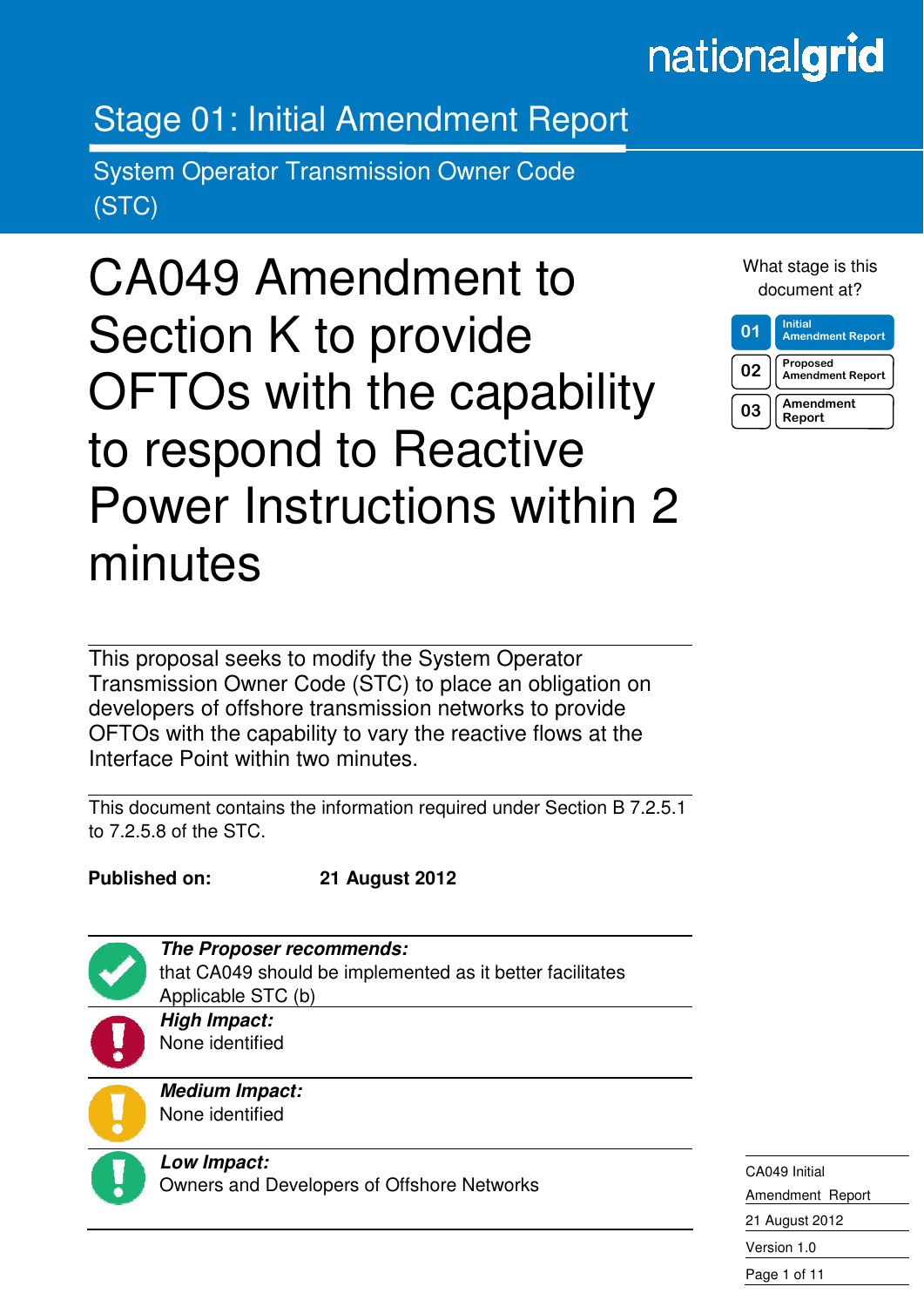| 2 <sup>1</sup><br>3 <sup>1</sup> |                                                         |
|----------------------------------|---------------------------------------------------------|
|                                  | Description of Proposed Modification and its Effects  4 |
|                                  |                                                         |
|                                  |                                                         |
|                                  |                                                         |
|                                  |                                                         |

# **About this document**

This document contains the background and recommendations of the Proposer for the above modification. The STC Committee will need to perform an assessment of the proposal prior to allowing individual parties to comment through consultation.

# **Document Control**

| Version | Date           | Author               | <b>Change Reference</b>         |
|---------|----------------|----------------------|---------------------------------|
| 1.0     | 21 August 2012 | <b>National Grid</b> | Draft Initial Amendment         |
|         |                |                      | <b>Report for STC Committee</b> |



21 August 2012 Version 1.0 Page 2 of 11

**Any Questions?**  Contact: **Brian Taylor** 



**Brian.Taylor2@ nationalgrid.com**



Proposer: **Brian Taylor**  National Grid Electricity **Transmission**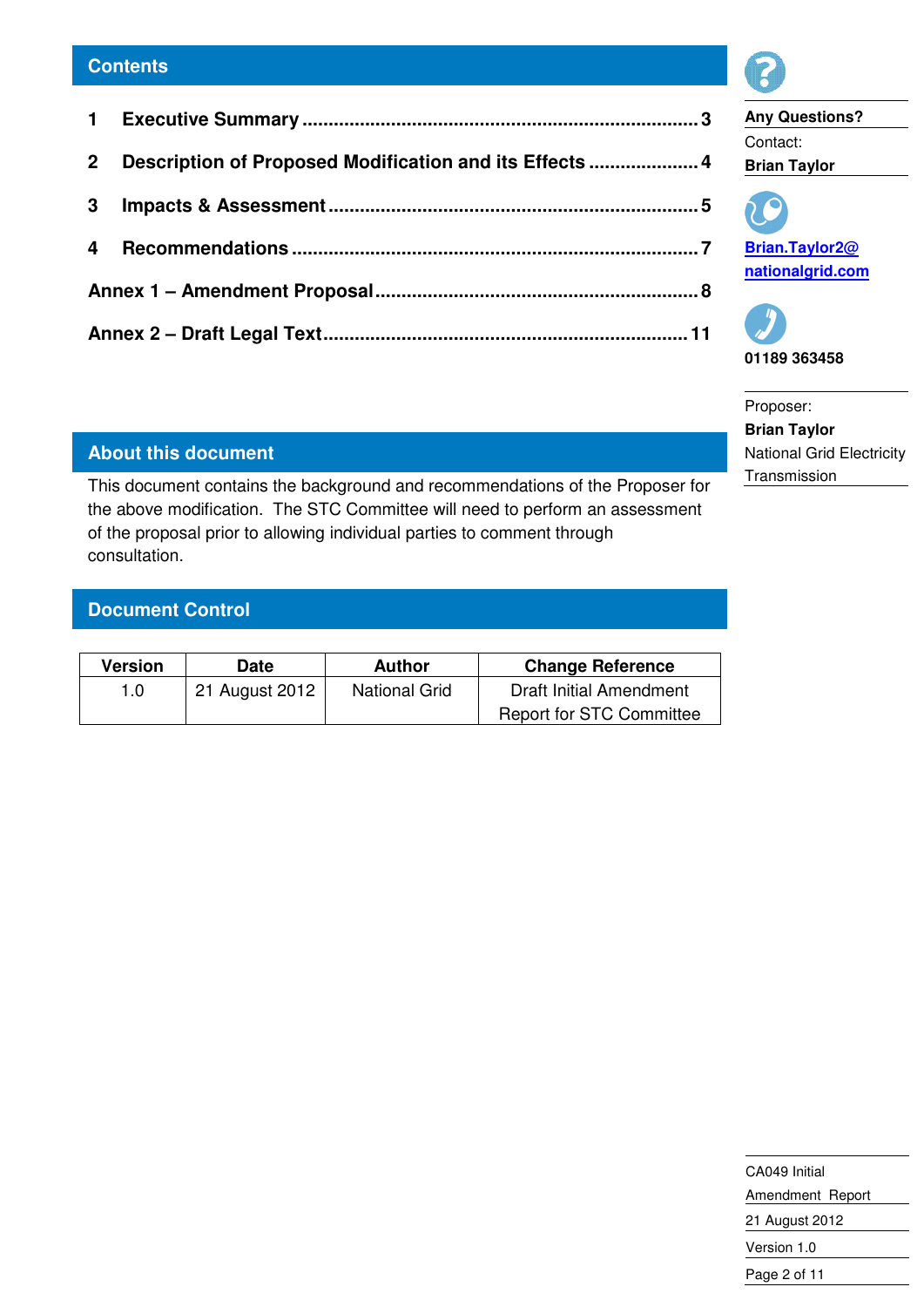# **1 Executive Summary**

- 1.1 As the capacity of offshore transmission increases, the System Operator will become increasingly reliant on the OFTO's reactive capability at the offshore to onshore interface to manage onshore voltages. To cope with changing system conditions, OFTOs will be expected to vary the reactive flows interface point shortly after being instructed by the NETSO. Generators are obliged to respond to similar instructions within 2 minutes hence it is proposed to place the same obligation on OFTO's
- 1.2 To ensure that OFTOs are able to fulfil this obligation, it is proposed to amend Section K of the STC to ensure offshore networks are built with control systems which will enable reactive flows to be varied within these timescales.

#### **STC Committee Recommendation**

- 1.3 The STC Committee provisionally recommends that STC Amendment Proposal CA049 be approved for implementation.
- 1.4 Should the Authority approve STC Amendment Proposal CA049, it is provisionally recommended that the STC be modified 5 days after the Authority decision.

| CA049 Initial    |  |
|------------------|--|
| Amendment Report |  |
| 21 August 2012   |  |
| Version 1.0      |  |
| Page 3 of 11     |  |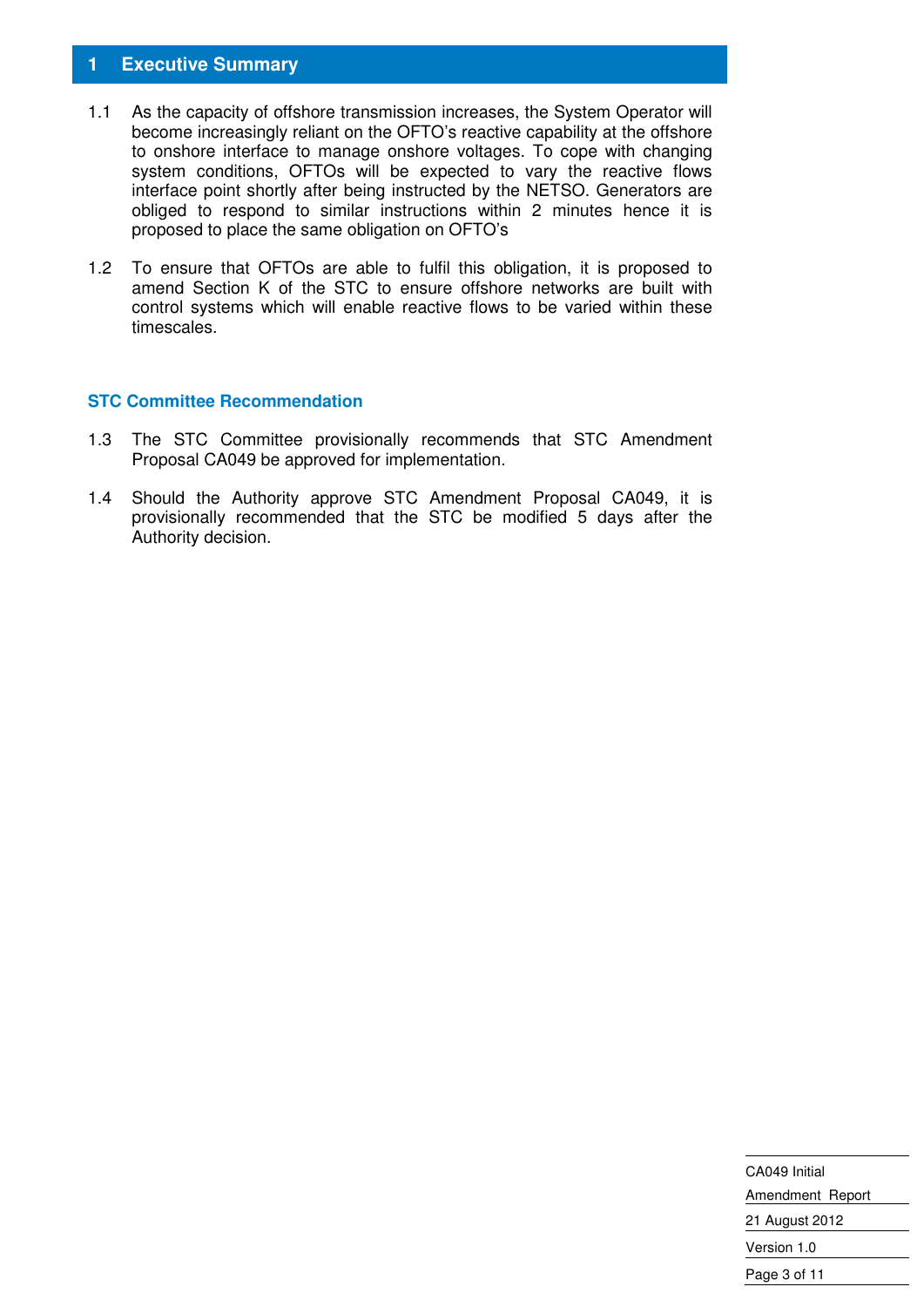# **2 Description of Proposed Modification and its Effects**

- 2.1 The NETSO uses compensation equipment connected to the Onshore Transmission System and the reactive capability of onshore Generating Units to keep system voltages within limits defined in the National Electricity Transmission System Security and Quality of Supply Standard (NETS SQSS). Generators are instructed to vary the reactive power at the Grid Entry Point by the NETSO and are obliged (through the Grid Code) to respond to these instructions within 2 minutes of receipt.
- 2.2 As the capacity of offshore generation increases and displaces onshore generation, the loss in onshore compensation will need to be replaced both in terms of quantity and timescales for delivery following instruction.
- 2.3 OFTOs are obliged under the STC to provide reactive assets with a capability similar to Generators at the Interface Point and STCP 01-1 allows the NETSO to alter the output. Response times are not mentioned explicitly but it is recognised that they need to be short. To avoid ambiguity, an amendment to STCP 01-1 (PA065) has been proposed which will place an obligation on OFTOs to respond within the same timescales as Generators i.e. 2 minutes.
- 2.4 To ensure that the OFTO has the capability to meet this obligation, an obligation will have to be placed on offshore developers to build offshore networks with adequate control systems. It is proposed to amend Section K of the STC to include this obligation.
- 2.5 The view of the Working Group is that this capability is inherent in offshore networks and therefore this modification should not increase costs. However it is possible that some Offshore transmission networks which have either been built or are at an advanced stage of design may be incapable of meeting this obligation and derogations may be required if modifications are deemed not to be economically efficient.
- 2.6 No Alternative Amendments to CA049 were submitted.

CA049 Initial Amendment Report 21 August 2012 Version 1.0 Page 4 of 11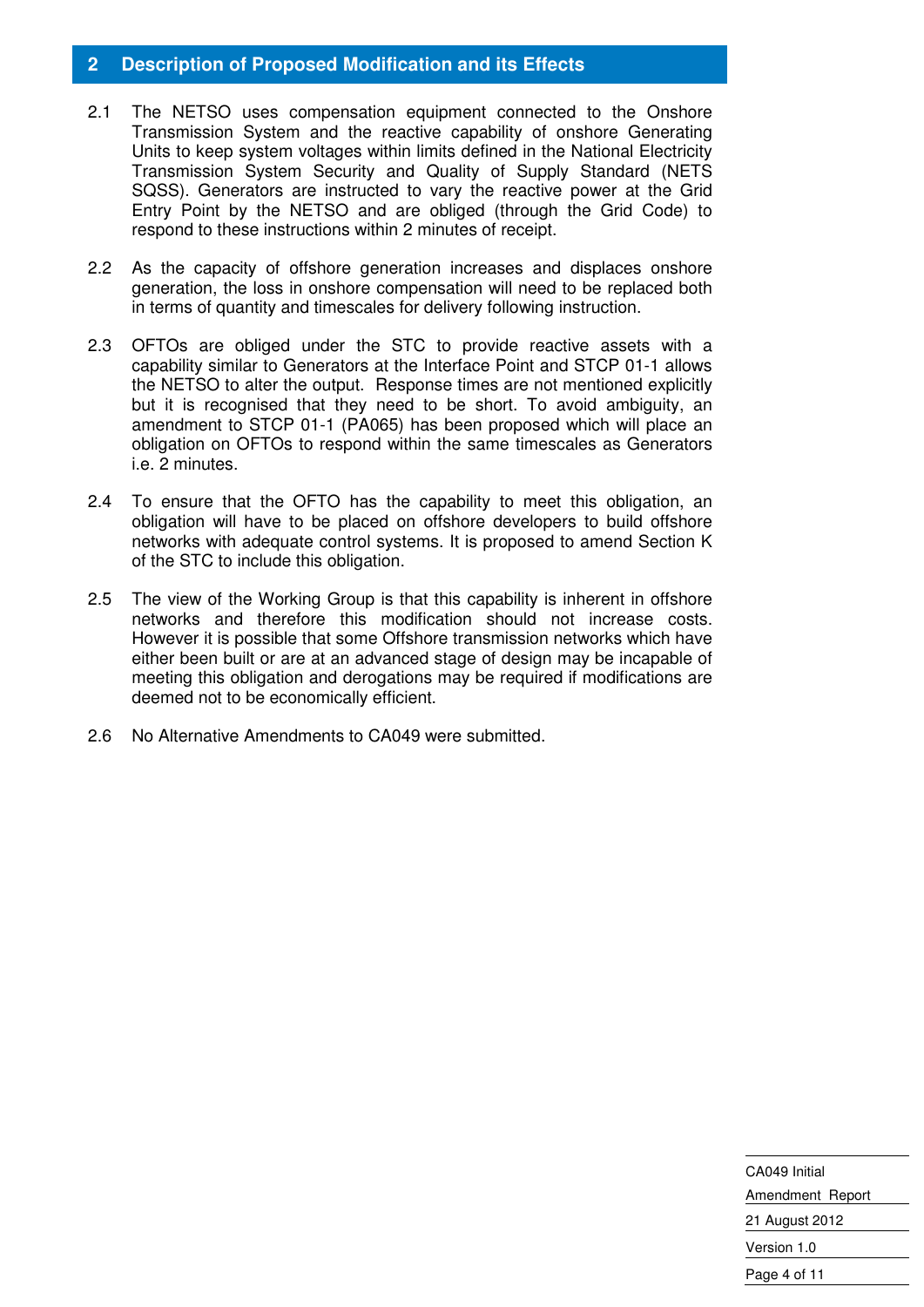# **3 Impacts & Assessment**

#### 3.1 **STC Parties' Assessments**

#### 3.1.1 **National Grid**

National Grid is supportive of Amendment Proposal CA049 and has carried out an Assessment of the Proposed Amendment.

The implementation of CA049 would not have any physical impact on National Grid's Transmission system or require any changes to the IS systems. No additional works or monies would be required to implement the proposed change.

#### 3.1.2 **Offshore Transmission Owners (OFTOs)**

 **Wording to be agreed by OFTOs at STC Committee meeting 29 Aug**

 The OFTOs are supportive of Amendment Proposal CA049, and have completed an Assessment on the Proposed Amendment.

 The implementation of CA049 may require a request for a derogation for existing offshore transmission networks or networks at an advanced stage of construction/design.

#### 3.1.3 **Scottish Hydro-Electric Transmission Limited (SHETL)**

**Wording to be agreed by SHETL at STC Committee meeting 29 Aug**

 SHETL is supportive of Amendment Proposal CA049, and has completed an Assessment on the Proposed Amendment.

 The implementation of CA049 would not have any physical impact on SHETL System(s) or require changes to IS systems. No additional works or monies would be required to implement the proposed change.

#### 3.1.4 **SP Transmission Limited (SPT)**

**Wording to be agreed by SPT at STC Committee meeting 29 Aug**

 SPT is supportive of Amendment Proposal CA049, and has completed an Assessment on the Proposed Amendment.

 The implementation of CA049 would not have any physical impact on SPT System(s) or require changes to IS systems. No additional works or monies would be required to implement the proposed change.

#### **3.2 Impact on STC/STCPs**

3.2.1 The proposed modification will require a change to STC Section K, Section 2.

#### **3.3 Impact on Greenhouse Gas emissions**

3.3.1 The proposed modification will not have an impact on Greenhouse Gas emissions.

CA049 Initial Amendment Report 21 August 2012 Version 1.0 Page 5 of 11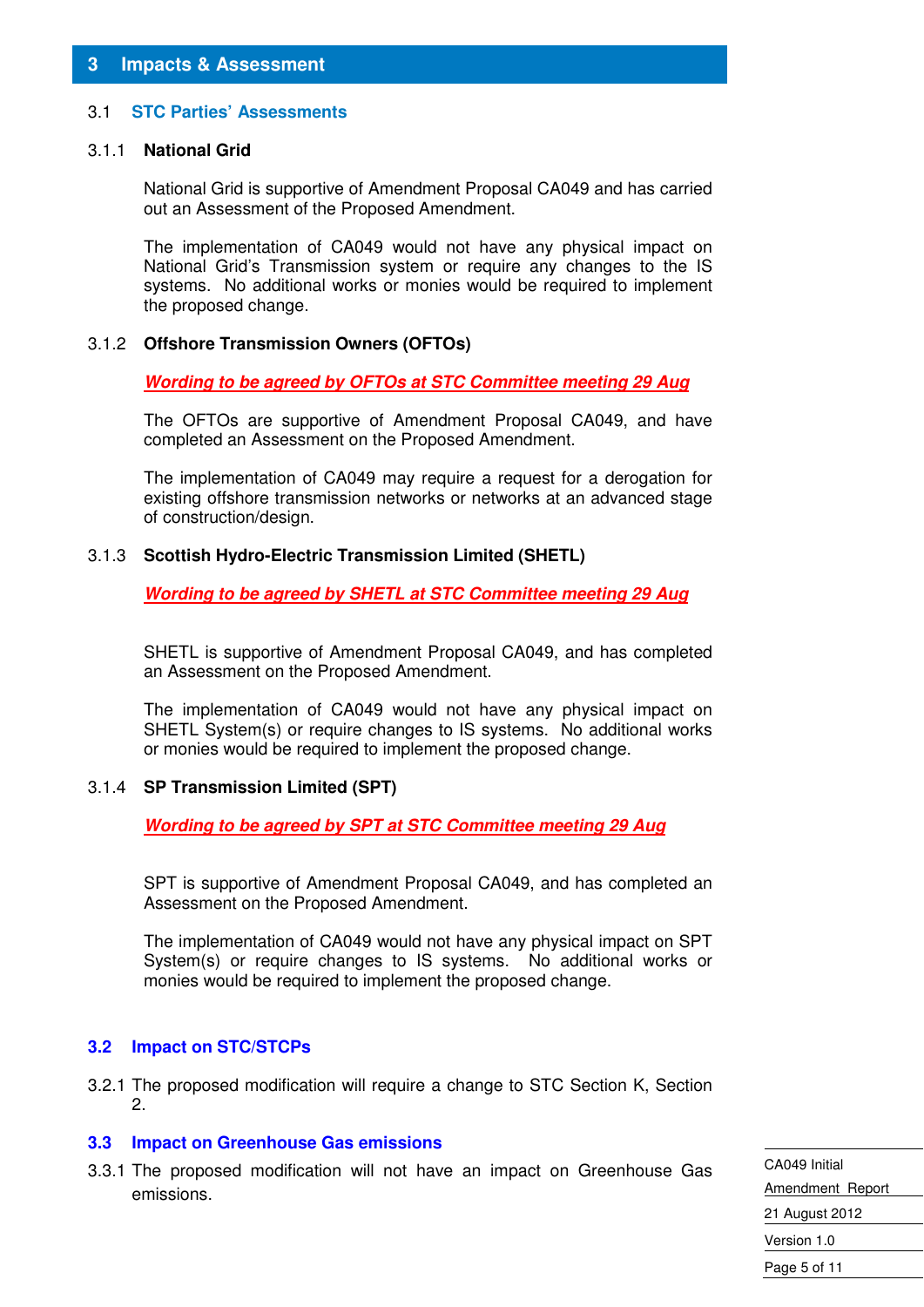## **3.4 Assessment against STC Objectives**

- 3.4.1 The STC Committee considers that CA049 would better facilitate the STC objective(s):
	- (b) development, maintenance and operation of an efficient, economical coordinated system of electricity transmission;

The modification will ensure that offshore transmission networks are built in way which will enable NGET to use the reactive capability at the interface point in a timely manner for the purpose of managing voltages on the onshore network. This will mitigate the cost of managing onshore voltages by avoiding:-

- Running generation for voltage control
- Installing additional compensation equipment onshore

#### **3.5 Impact on core industry documents**

The proposed modification does not impact on any core industry documents

## **3.6 Impact on other industry documents**

The proposed modification does not impact on any other industry documents

| CA049 Initial    |  |
|------------------|--|
| Amendment Report |  |
| 21 August 2012   |  |
| Version 1.0      |  |
| Page 6 of 11     |  |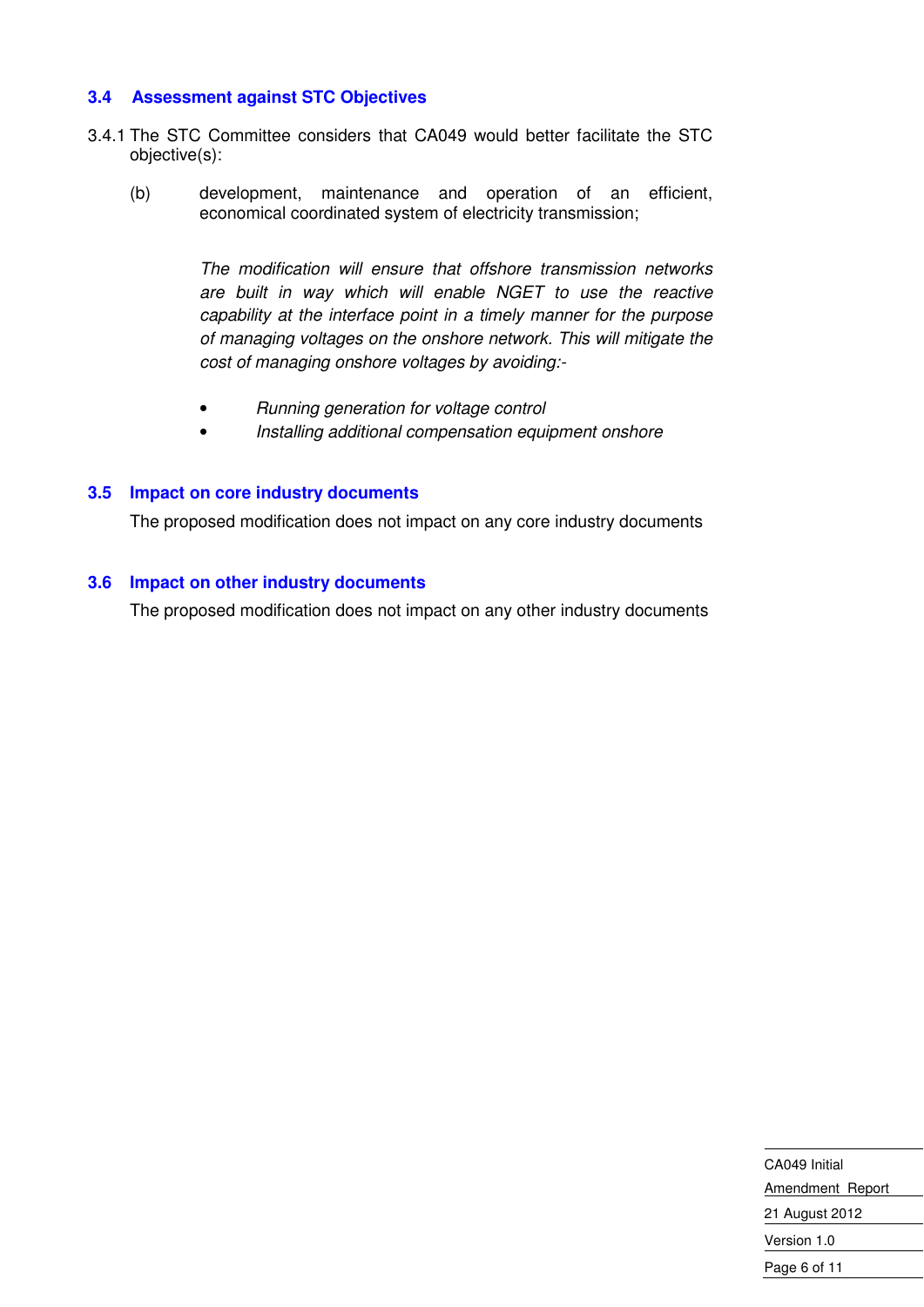# **4 Recommendations**

- 4.1 The STC Committee recommends that this Initial Amendment Report be circulated to invite each of the Parties to provide its Assessment, following the Committee's referral to the Assessment and Report Phase on the 26 July 2012.
- 4.2 The STC Committee provisionally recommends that STC Amendment Proposal CA049 be approved for implementation.
- 4.3 Should the Authority approve Amendment Proposal CA049, it is recommended that the STC be modified 5 business days after the Authority's decision.

| CA049 Initial    |
|------------------|
| Amendment Report |
| 21 August 2012   |
| Version 1.0      |
| Page 7 of 11     |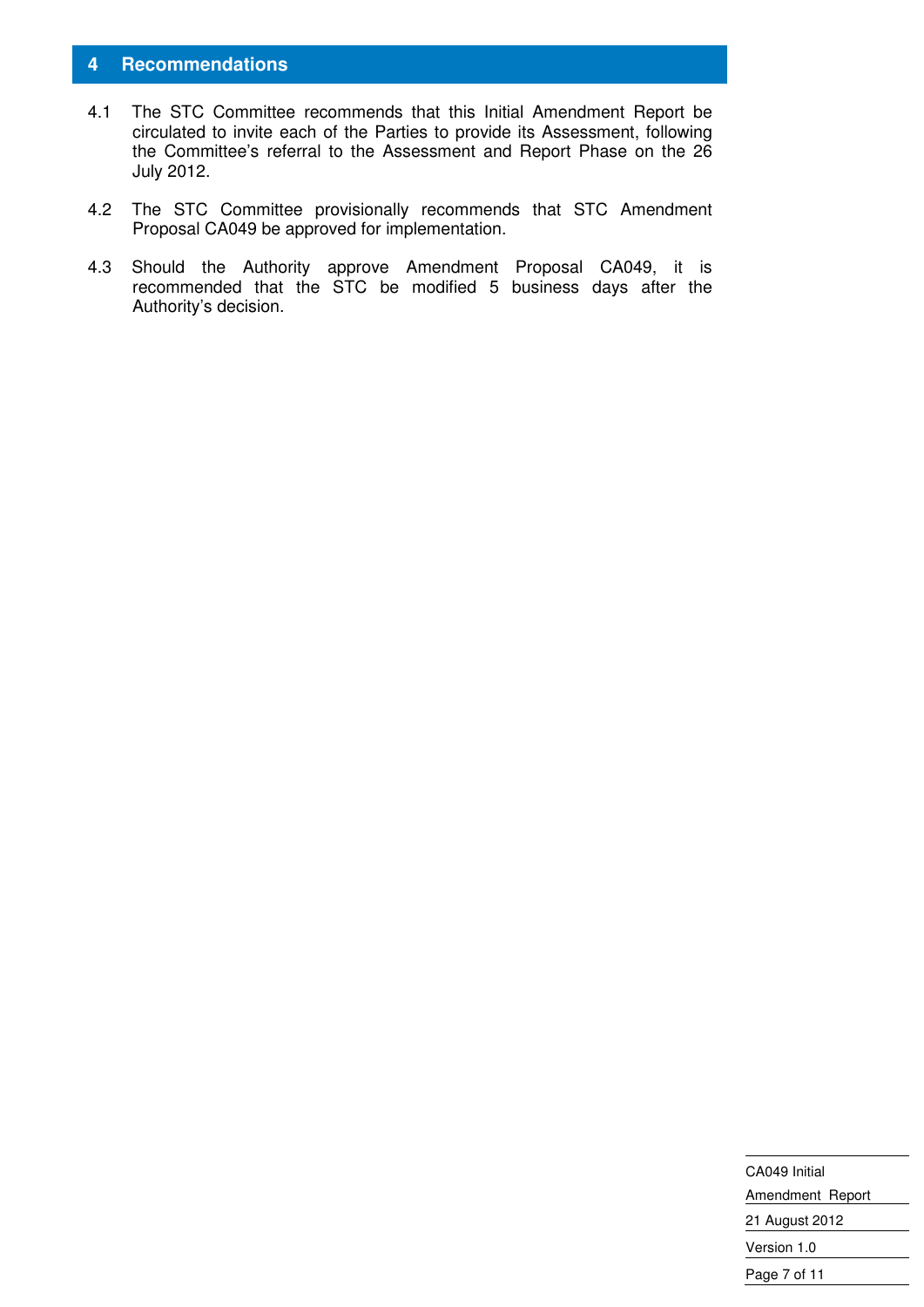#### **STC Amendment Proposal Form CA049**

**Title of Amendment Proposal** 

Amendment to Section K, to provide OFTOs with the capability to respond to Reactive Power Instructions within 2 minutes

2. Description of the Proposed Amendment (mandatory field)

Section K of the STC will be amended to oblige offshore transmission systems to provide OFTOs with the capability to change the reactive output at the Interface Point in accordance with an instruction given by NGET within 2 minutes of receiving that instruction

а Description of Issue or Defect that Proposed Amendment seeks to Address (mandatory field)

To keep voltages within limits as system conditions change, the System Operator instructs Generators to vary the reactive power at the Grid Entry Point. The Grid Code places an obligation on Generators to implement these instructions within 2 minutes of receipt.

As the capacity of offshore transmission systems increases, NGET will become increasingly reliant on the OFTO's reactive capability at the Interface Points to control voltages on the onshore network. As this reactive capability will be displacing the capability provided by onshore Generators, OFTOs will be required to vary the reactive output within 2 minutes of an instruction being received. An amendment to STCP 01-1 (PA065) has been proposed which will place an obligation on OFTOs to meet this deadline. However for this to be possible the offshore transmission systems must be capable of being operated in this way and therefore it is proposed to include an obligation to this effect in Section K of the STC.

4. Impact on the STC (information should be given where possible)

Indicative Legal Text

Amendment to Section K:

#### REACTIVE CAPABILITY AND VOLTAGE CONTROL

2.1 All Offshore Transmission Systems must be capable of delivering Reactive Power at the Interface Point as described in paragraphs 2.2 and 2.3 of Section K below. The Reactive Power capability that an Offshore Transmission System must be able to provide at the Interface Point may be delivered using a combination of Plant owned by the Offshore Transmission Owner concerned and Plant owner by a Generator or Generators connected to that Offshore Transmission System. Where Generator Plant is out of service, these Reactive Power capability requirements will be reduced prorata to the maximum Active Power capability of Generator Plant in service.

2.2 All Offshore Transmission Systems must be designed to enable the OFTO to comply within two minutes of an instruction being received from NGET relating to a change in Reactive Power or voltage set point at the Interface Point

> CA049 Initial Amendment Report 21 August 2012 Version 1.0 Page 8 of 11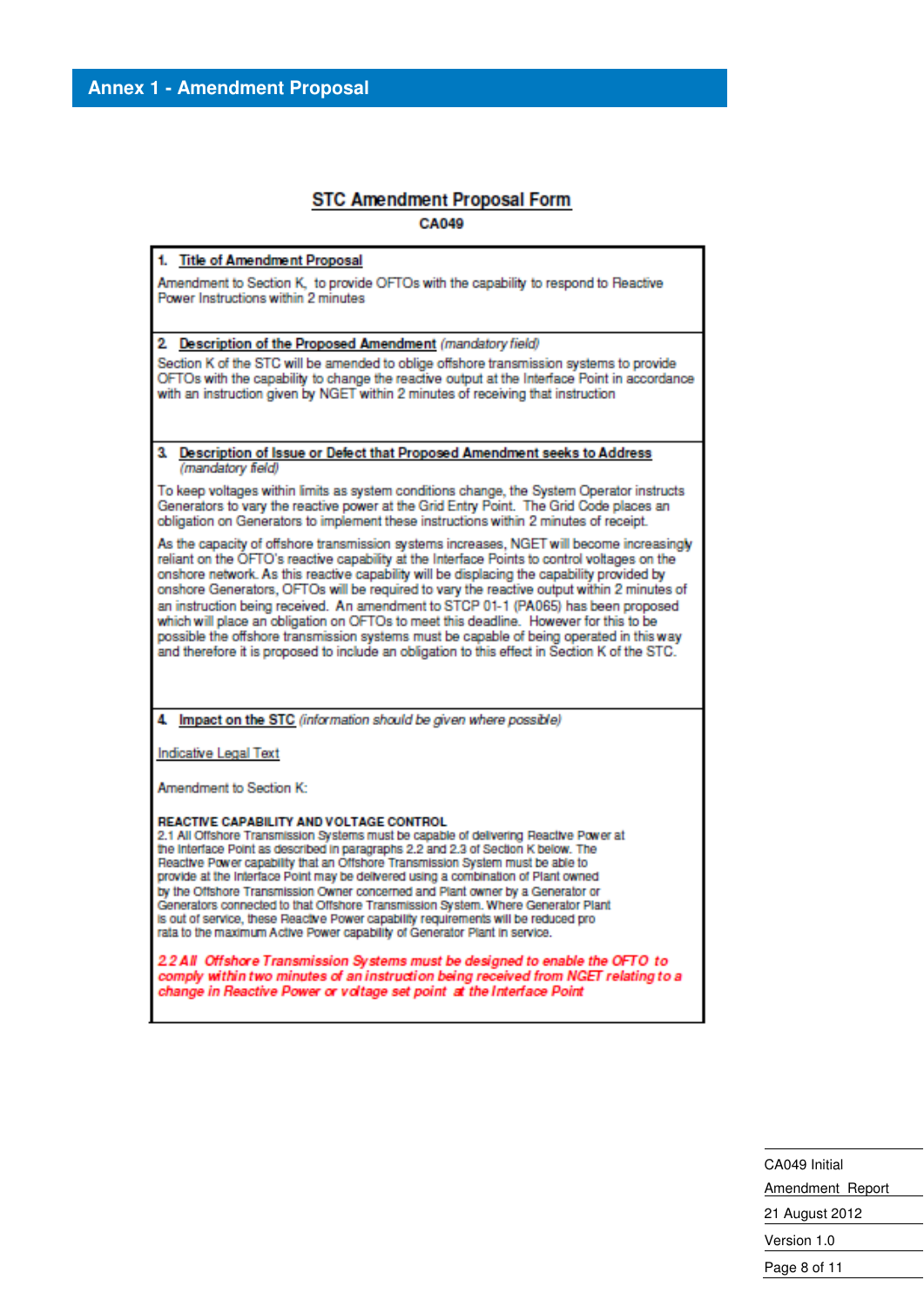| Impact on other frameworks e.g. BSC, CUSC, Grid Code (information should be<br>5.<br>given where possible)                                                                                                                                                                                                                                                                                                                            |
|---------------------------------------------------------------------------------------------------------------------------------------------------------------------------------------------------------------------------------------------------------------------------------------------------------------------------------------------------------------------------------------------------------------------------------------|
| None identified                                                                                                                                                                                                                                                                                                                                                                                                                       |
| 6. Impact on Core Industry Documentation (information should be given where possible)<br>None identified                                                                                                                                                                                                                                                                                                                              |
| 7. Impact on Computer Systems and Processes used by STC Parties (information<br>Offshore transmission networks which have been built or at an advanced stage of design<br>may not be capable of meeting the obligation. Therefore a derogation against<br>modification of a start date for obligation to become active may be required.                                                                                               |
| None identified                                                                                                                                                                                                                                                                                                                                                                                                                       |
| 8. Details of any Related Modifications to Other Industry Codes (where known)                                                                                                                                                                                                                                                                                                                                                         |
| An amendment to STCP 01-1 (PA065) has been proposed which will place an obligation on<br>OTFOs to respond to an instruction to change reactive output within 2 minutes                                                                                                                                                                                                                                                                |
| 9. Justification for Proposed Amendment with Reference to Applicable STC<br>Objectives (mandatory field)                                                                                                                                                                                                                                                                                                                              |
| <b>STC Objectives</b>                                                                                                                                                                                                                                                                                                                                                                                                                 |
| (b) development, maintenance and operation of an efficient, economical and co-ordinated<br>system of electricity transmission;                                                                                                                                                                                                                                                                                                        |
| The modification will ensure that offshore transmission networks are built in way which will<br>enable NGET to use the reactive capability at the interface point in a timely manner for the<br>purpose of managing voltages on the onshore network. This will mitigate the cost of<br>managing onshore voltages by avoiding :-<br>- Running generation for voltage control<br>- Installing additional compensation equipment onshore |
|                                                                                                                                                                                                                                                                                                                                                                                                                                       |
|                                                                                                                                                                                                                                                                                                                                                                                                                                       |
|                                                                                                                                                                                                                                                                                                                                                                                                                                       |

| Details of Proposer Brian Taylor<br>Organisation's Name National Grid                                     |                  |
|-----------------------------------------------------------------------------------------------------------|------------------|
| Capacity in which the<br>Amendment is being proposed                                                      |                  |
| (i.e. STC Party or other Party as<br>designated by the Authority pursuant to<br>STC section B7.2.2.1 (b)) | <b>STC Party</b> |

CA049 Initial Amendment Report 21 August 2012 Version 1.0 Page 9 of 11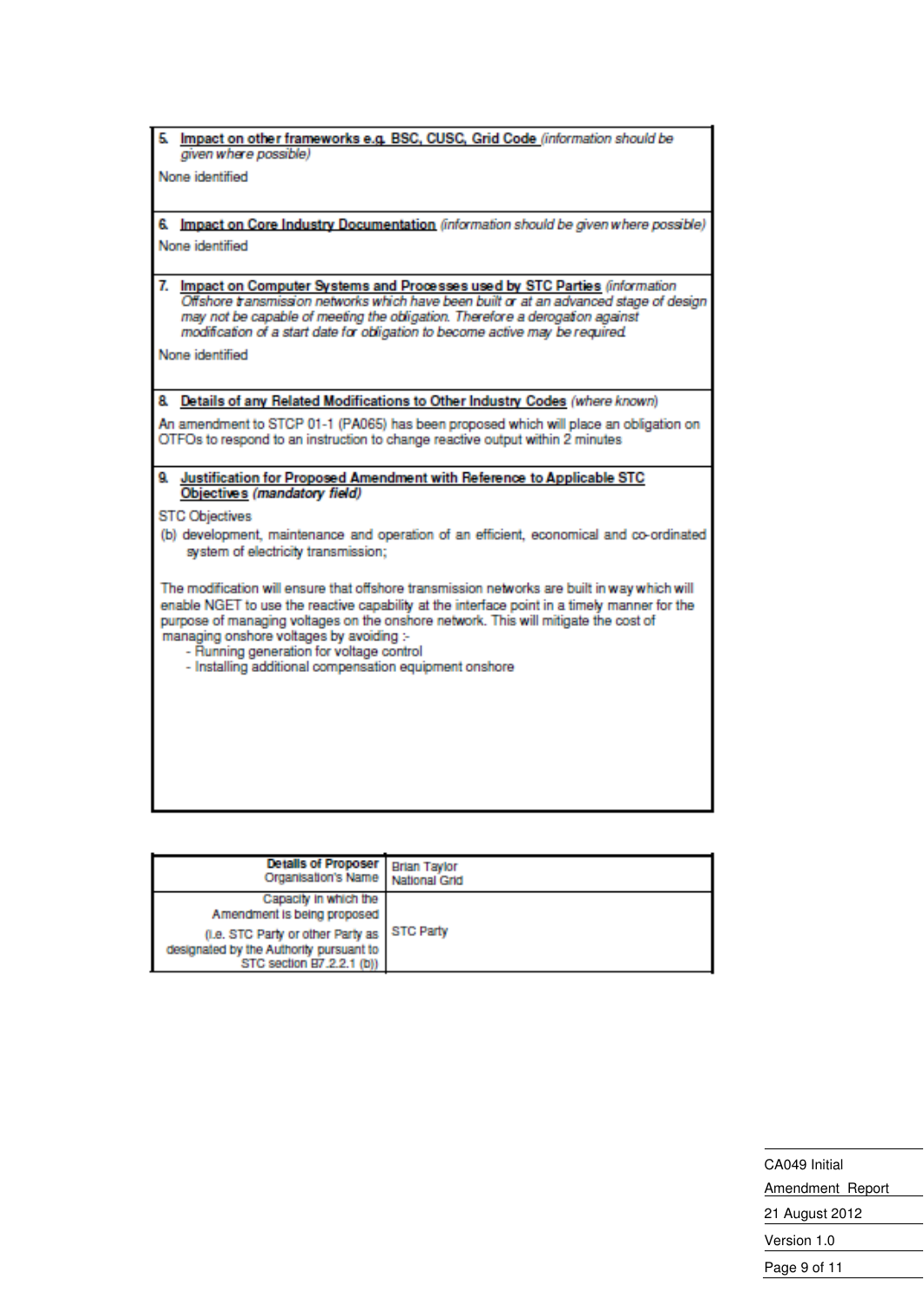| Details of Proposer's Representative<br>Name<br>Organisation<br><b>Telephone Number</b><br><b>Email Address</b>  | <b>Brian Taylor</b><br>National Grid Electricity Transmission pic<br>01189 363458<br>brian.taylor@nationalgrid.com   |
|------------------------------------------------------------------------------------------------------------------|----------------------------------------------------------------------------------------------------------------------|
| Details of Representative's Alternate<br>Name<br>Organisation<br><b>Telephone Number</b><br><b>Email Address</b> | <b>Audrey Ramsay</b><br>National Grid Electricity Transmission pic<br>01189 363633<br>audrey.ramsay@nationalgrid.com |
| Attachments (Yes/No):                                                                                            |                                                                                                                      |

#### Notes:

- 1. Those wishing to propose an Amendment to the STC should do so by filling in this "Amendment Proposal Form" that is based on the provisions contained in Section 7.2 of the STC.
- 2. The Committee Secretary will check that the form has been completed, in accordance with the requirements of the STC, prior to submitting it to the Committee. If the Committee Secretary accepts the Amendment Proposal form as complete, then she/he will write back to the Proposer informing them of the reference number for the Amendment Proposal and the date on which the Committee will consider the Proposal. If, in the opinion of the Committee Secretary, the form fails to provide the information required in the STC, then hayshe may reject the Proposal. The Committee<br>Secretary will inform the Proposer of the rejection and report the matter to the Committee at their next meeting. The Committee can reverse the Committee Secretary's decision and if this happens the Committee Secretary will inform the Proposer.

The completed form should be returned to:

Lucy Hudson STC Committee Secretary **Regulatory Frameworks** National Grid National Grid House **Warwick Technology Park Gallows Hill** Warwick, CV34 6DA

Or via e-mail to: Lucy.Hudson@nationalgrid.com

| CA049 Initial    |
|------------------|
| Amendment Report |
| 21 August 2012   |
| Version 1.0      |
| Page 10 of 11    |